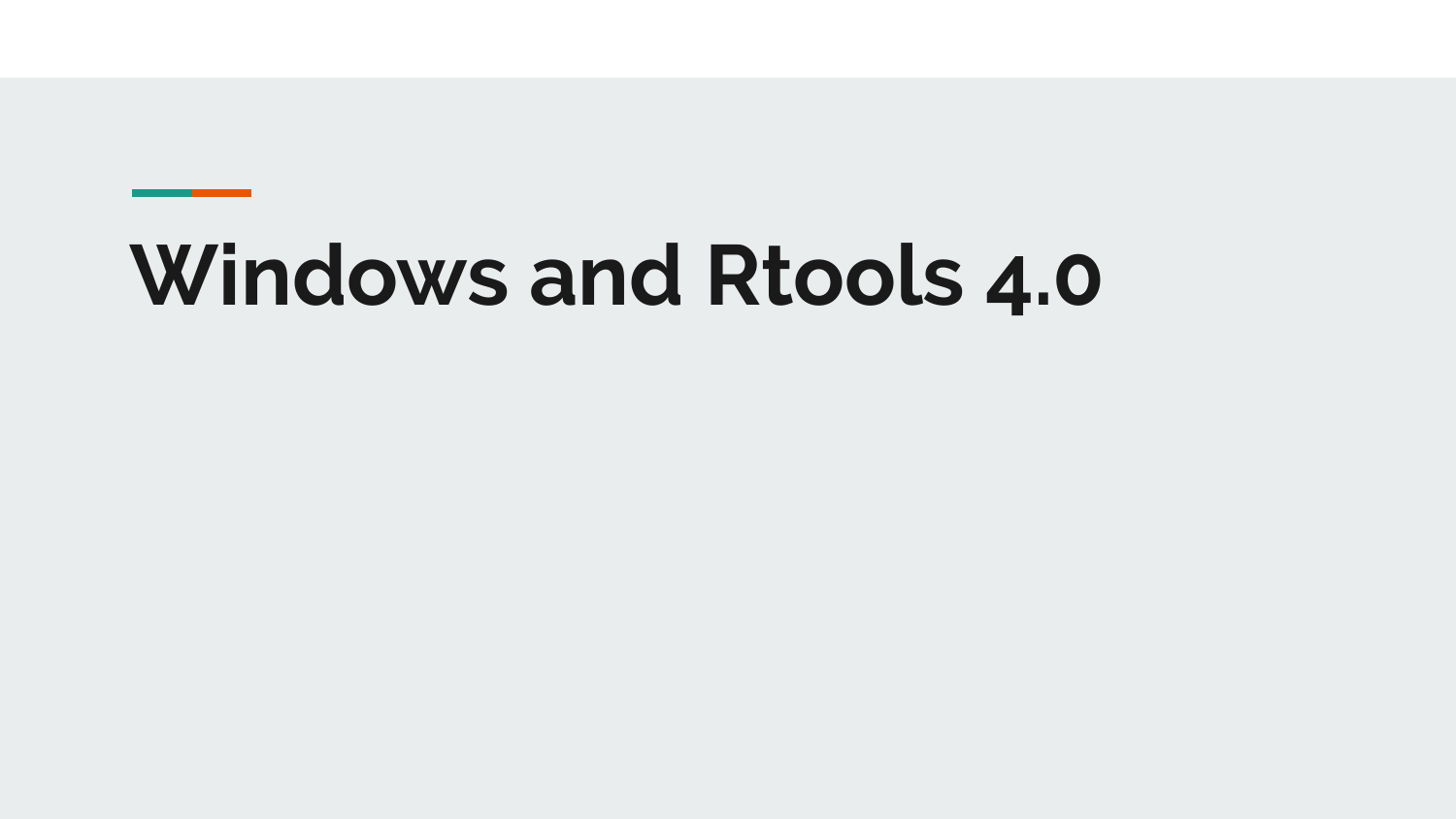### **Install error on R-devel-ATC**

Error: package or namespace load failed for 'PLNmodels' in library.dynam(lib, package, package.lib):

DLL 'Rhdf5lib' not found: maybe not installed for this architecture?

Error: loading failed

<https://github.com/grimbough/Rhdf5lib/issues/24>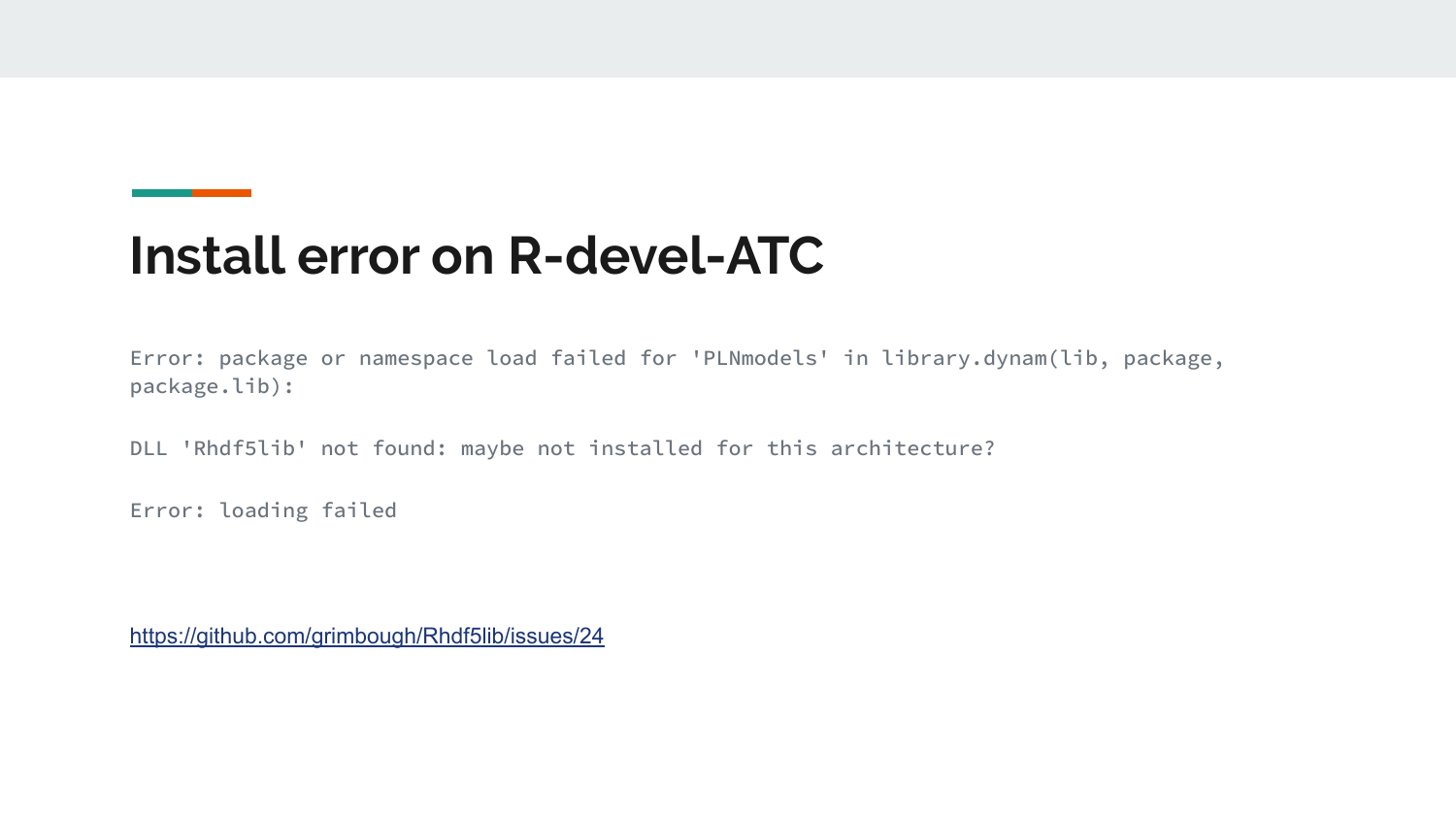#### **Rtools 4.0**

- New experimental toolchain for R on Windows based on **gcc 8** and **msys2**
- <https://cran.r-project.org/bin/windows/testing/rtools40.html>
- Can be installed alongside **Rtools 3.5** without conflict
- You can use **pacman** for installing system dependencies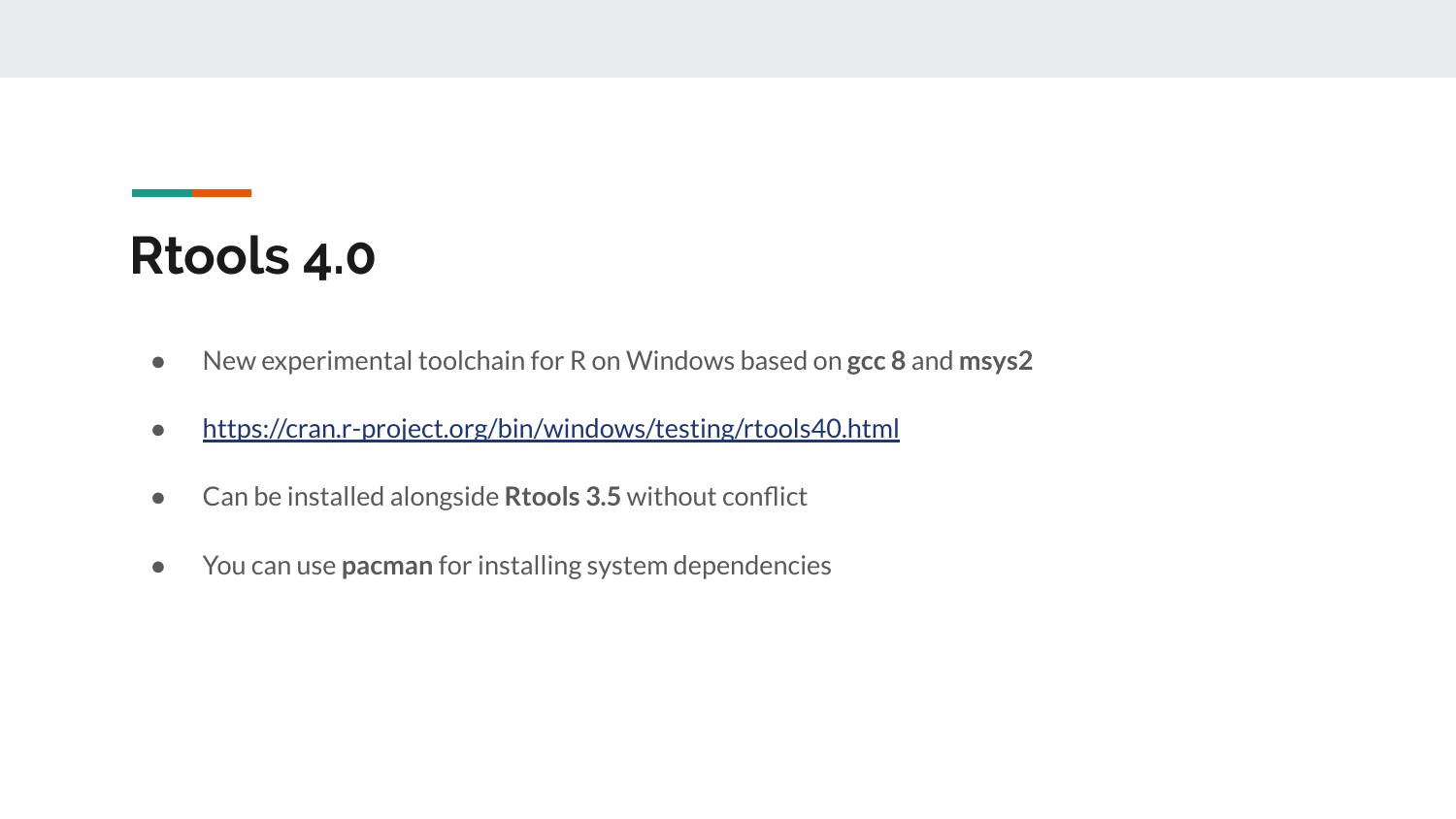### **Windows is special**

- Rhdf5lib has a pre-compiled version of libhdf5.dll which is copied during Windows installation
- I build this manually when I change HDF5 version (using **Rtools 3.5**)
	- Hard to get BioC Windows builder to match my setup
	- Is Rhdf5lib the only package that does this?
- Seemed likely that there was some incompatibility between **Rtools 3.5** & **4.0**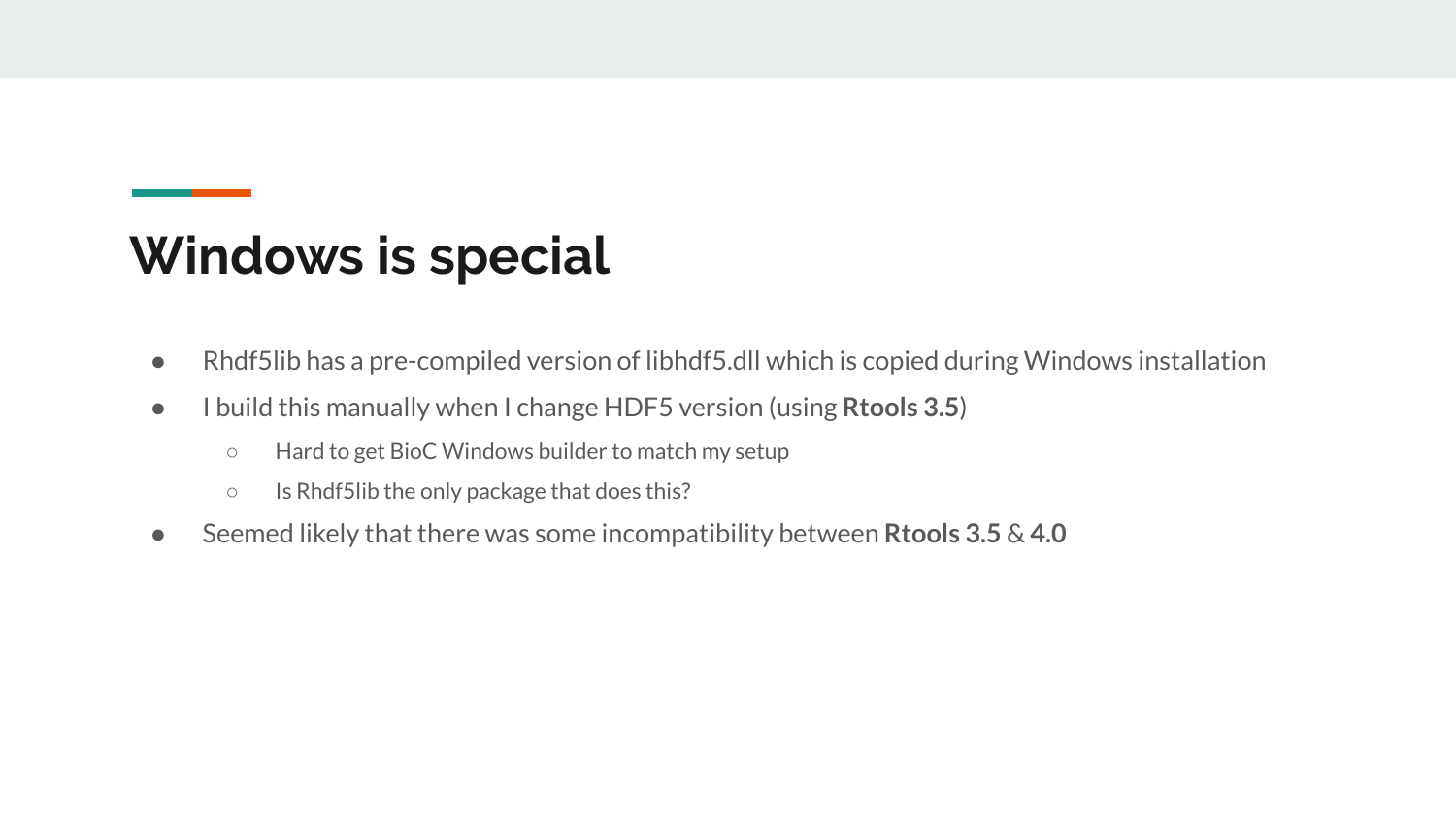## **Reported issues with several BioC packages**

- zlibbioc, Rhtslib, Rprotobuflib, Rhdf5lib
- <https://github.com/r-windows/checks/issues/43>
- No comments since August 2019 until yesterday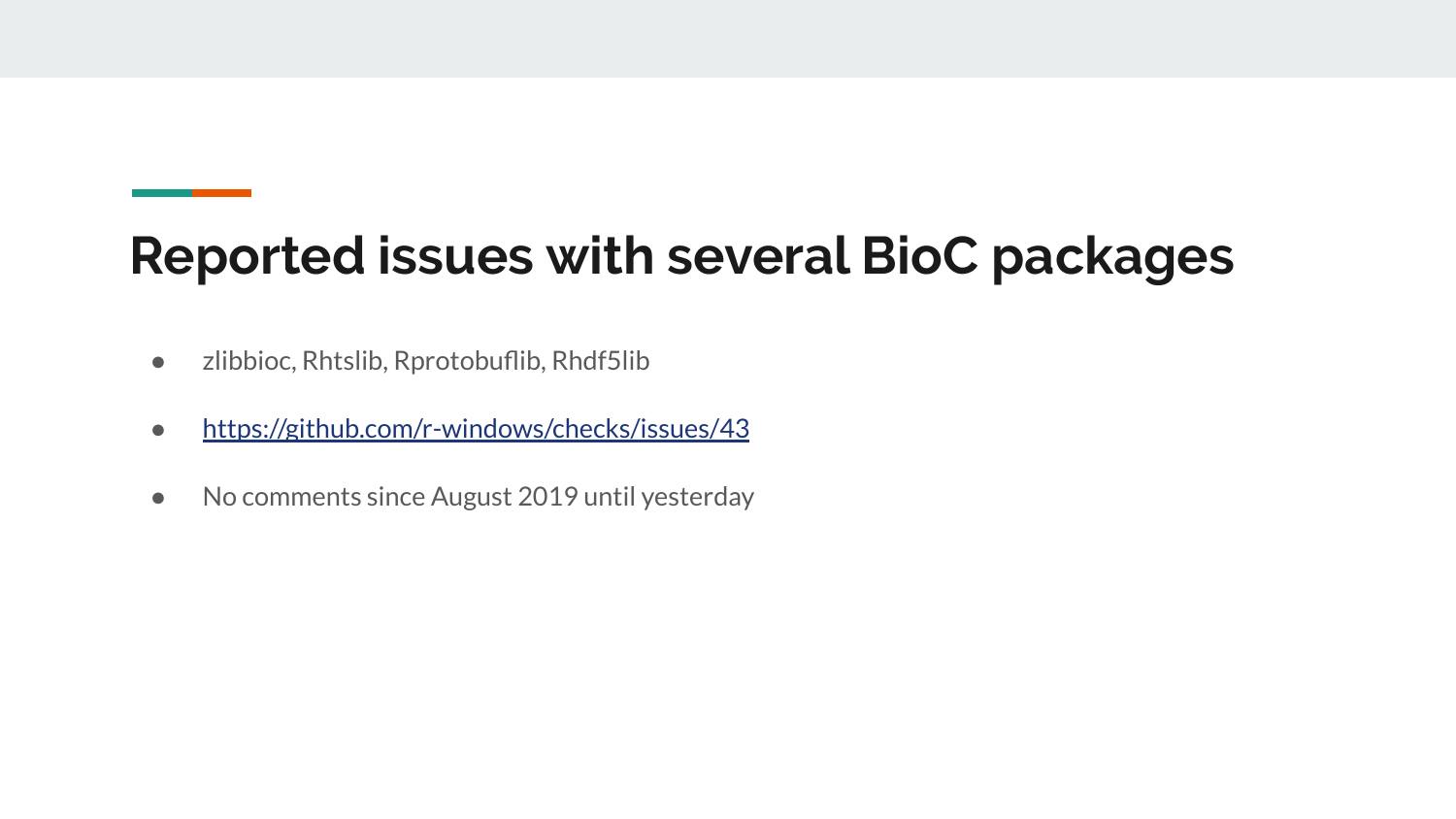## **R-testing.exe**

- Super straightforward to experiment with the ATC
- The daily build of R-testing is a modified version of R-devel configured for the new toolchain.
- For now, R-testing automatically sets the PATH in R to use make and gcc from **Rtools 4.0**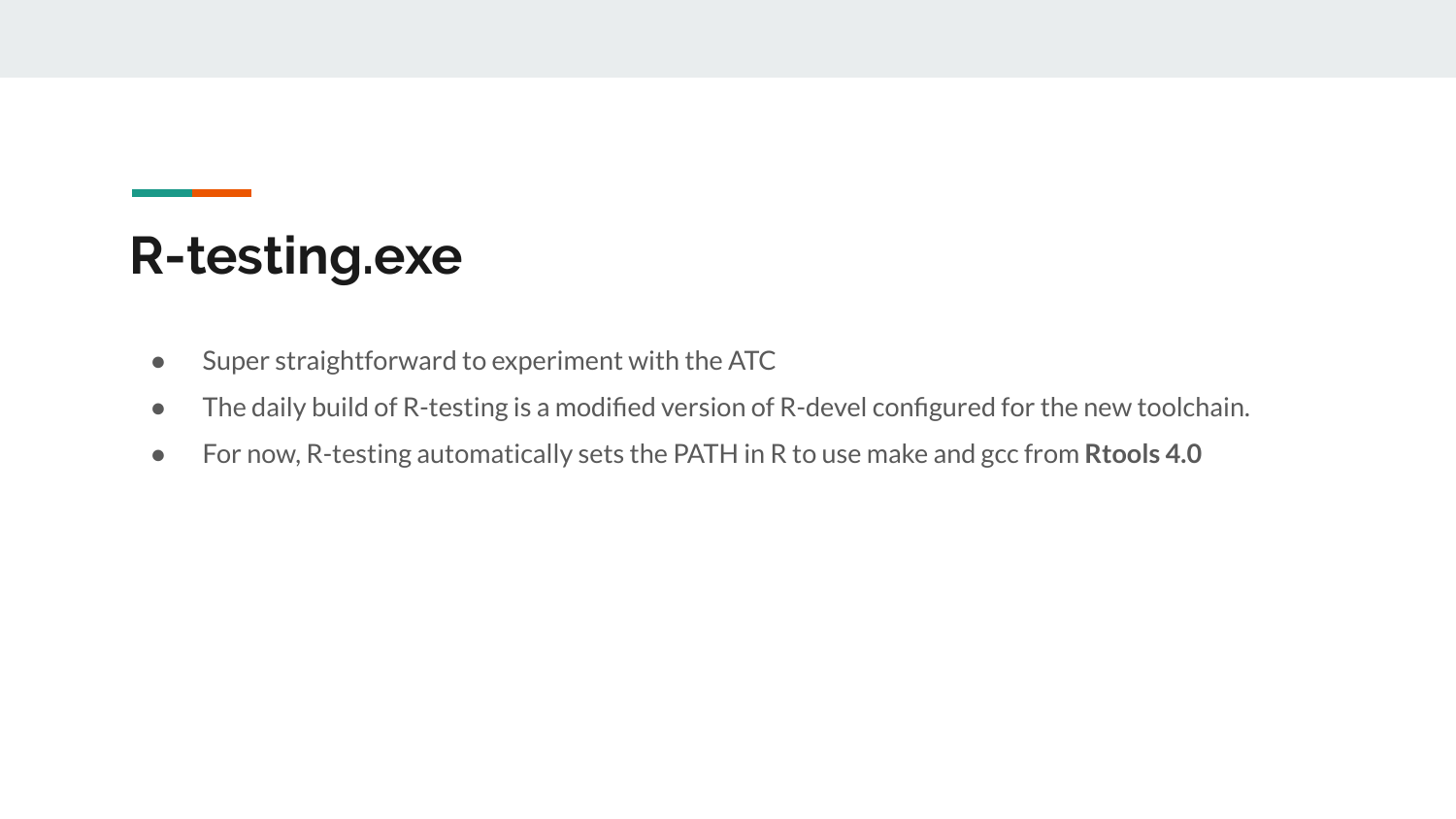## **Rhdf5lib is fine!**

- Package builds and installs for both x86 and x64
- All tests in **rhdf5** pass

"The error message from R *DLL 'Rhdf5lib' not found* means that the package was built in single-arch mode, which is the default if the package has a configure.win"

● R CMD build --merge-multiarch should fix this issue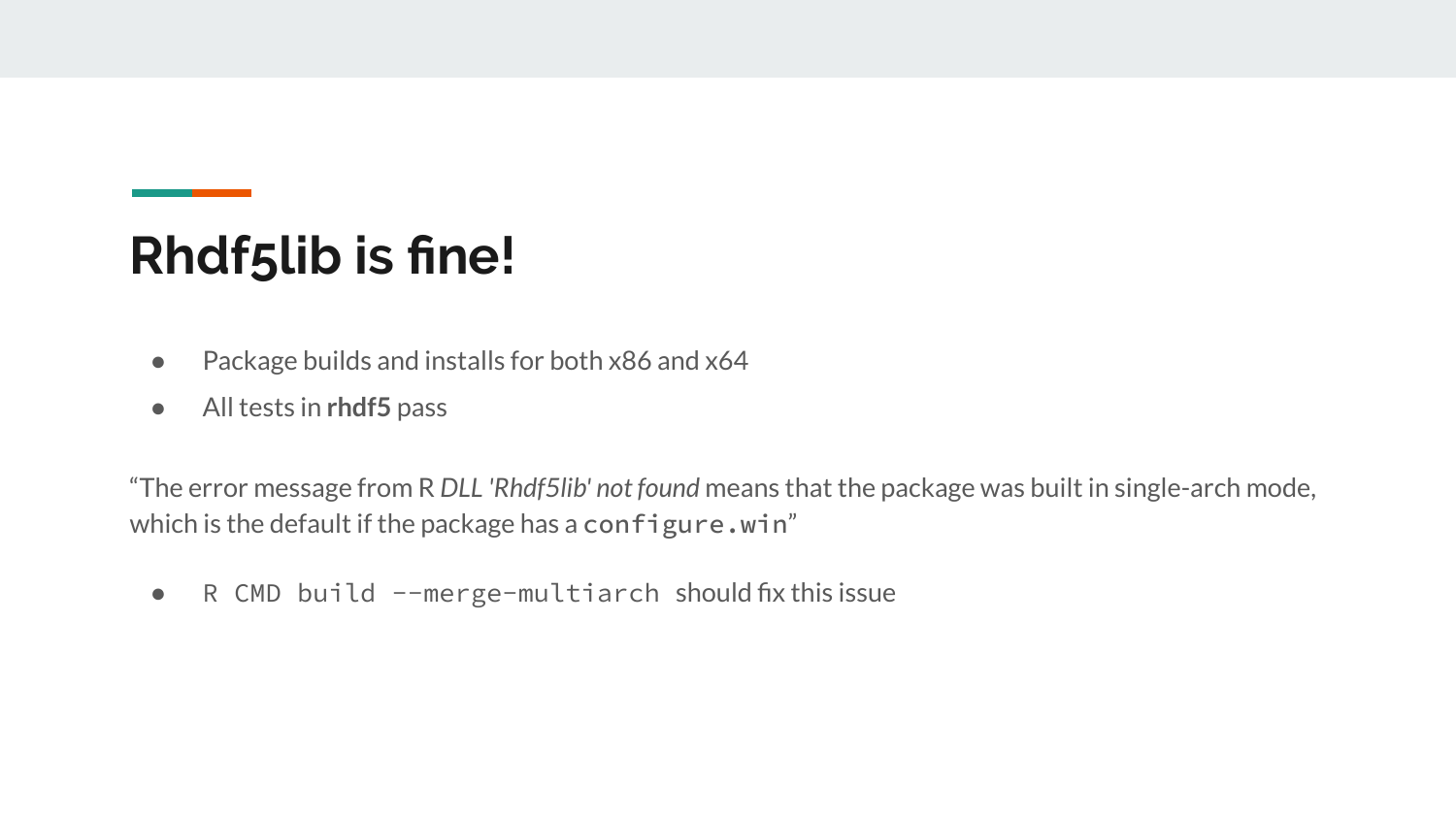### **rwinlib**

- Static libraries for building R packages on Windows
- <https://github.com/rwinlib>
- I don't really know how to use these, except:

*"These packages [magick, pdftools] automatically download binaries from rwinlib, and I have put the static libs in the corresponding folder names"* - @jeroen

● Is this distinct from using **pacman**?